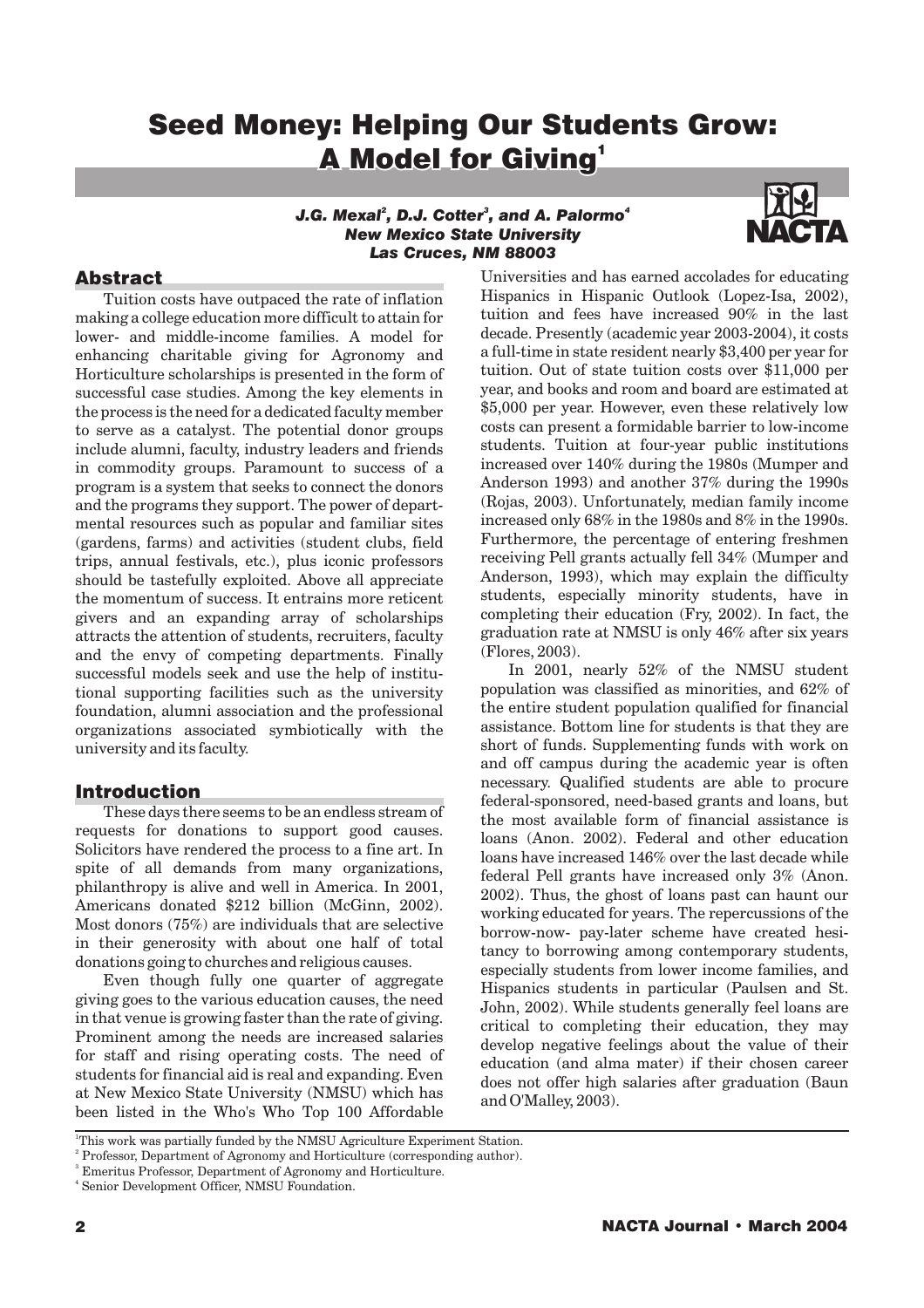Students, especially students early in their career, are strongly influenced by the costs of education. Students from lower income families, or Hispanic, or female are less likely to continue their education as the cost of that education increases (Paulsen and St. John, 2002). Furthermore, loans do little to alleviate this problem; they actually exacerbate the situation (Desjardins, et al., 2002). However, merit-based aid, i.e. scholarships, has a positive influence on students continuing their education. Thus, development programs that endeavor to increase the number and amount of merit-based scholarships will help with retention and graduation. Unfortunately, institutional grants (scholarships) have grown only 88% over the last decade (Anon. 2002), and greater emphasis in this area is needed. Especially since, the debt of students seeking an education at a public institution is nearly (81%) the same as the debt of students attending a private institution (Baun and O'Malley 2003).

One approach to increase scholarships has been to establish endowed funds to which the willing can donate and support worthy students with scholarships. Since the mid-1980s, the Department of Agronomy and Horticulture (DAH) has engaged in a determined and successful attempt to augment the funds available for student scholarships. The purpose of this report is to describe activities that have led to endowed scholarships with the expectation that some of these may help others institutions that work with similar worthy, but cash-limited student populations.

## The Result

In 1984, the DAH had two endowed scholarships that awarded less than \$300 per year (Figure 1). One new endowed scholarship was added in 1985, and the next in 1989. Since 1984, the departmental endowment has grown to over \$500,000 managed within 20 individual endowed accounts in 2003. The growth of endowments, scholarships and dollar amount was strong during the 1990s, especially the latter half. Furthermore, the number of endowments and the total dollar amount seems to be growing even in a year when national giving has declined over 2% (McGinn, 2002). This program, while modest in comparison to other foundations and endowments, helps fuel the studies of contemporary students and may partially account for the increased enrollment over the last 15 years. In 2002, 36 scholarship recipients received an average of \$860, and the largest stipend was \$3,000. The aggregate value of the awards was over \$30,000. While there may be reasons for pessimism following the recent stock market decline, over the last decade even quiescent endowments increased almost two-fold and the growth of active ones increased as much as ten-fold. On average, the department has awarded \$2,500 in new

scholarships per year for the past 14 years. This has enabled the department to award scholarships that have not only kept pace with inflation, but in most cases has outpaced it. More to the point, while the percentage of a semester's tuition covered by departmental scholarships has changed only slightly (52% in 1984 and 54% in 2003), the number of students receiving assistance has grown from 2 in 1984 to 36 in 2002.



*Figure 1. Pattern of available funds and scholarships awarded to students in the Agronomy and Horticulture Department at New Mexico State University since 1984. Note: Five endowments offered at least two scholarships each since 1997.*

While tuition has increased 346% in the intervening 18 years, awarded scholarships have grown 6,900%. Furthermore, these scholarships may help students graduate sooner (Figure 2). Students that graduated between 2000 and 2003 required on average 6.4 years to graduate (near the university average) if they received no departmental scholarships. Students that received at least one scholarship (average  $=$  \$606) graduated in 5.4 years, and students that received more than  $$1,000$  (average = \$2,705) in departmental scholarships graduated in 4.8 years. This comparison is confounded by the quality of the individual student since most scholarships are based on merit. However, assuming time to graduation is independent of grades, these scholarships not only save the students money in tuition costs, they also shorten their time to graduate.

The growth and progress of these scholarships did not occur without conscious nurturing and promotion. The remainder of this paper seeks to document the process with the thought that our examples may be helpful in securing continuing financial air for students in other disciplines and institutions.

## The Strategy

Circumstances of the times generally favor scholarship fund solicitation. A dominant proportion of all alumni of NMSU and most other institutions graduated within the last 30 years, and are becoming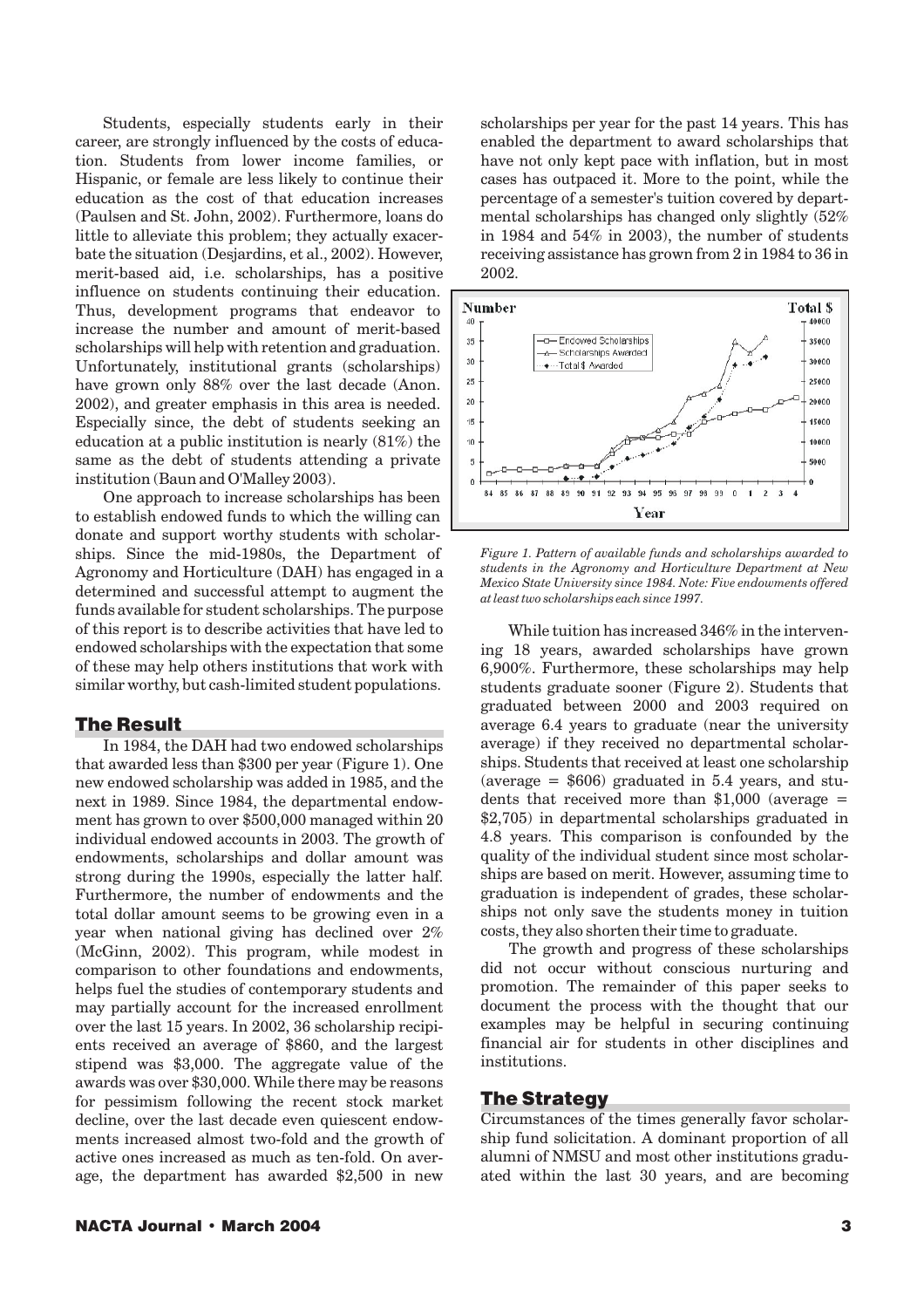#### **Seed Money**

financially secure. Furthermore, professors and potential sponsors hired in the post WWII era have, or are, retiring. Finally, the 1990s have been an era of unprecedented prosperity for business, entrepreneurs and investors further increasing the predisposition of alumni toward giving.



*Figure 2. Total scholarship awards versus years to graduate for undergraduate students in the Agronomy and Horticulture Department, 2000-2003.*

Generally, a department needs resources for scholarships and fellowships, operations and maintenance activities, and faculty development opportunities (Figure 3). Donors will give to those programs they feel are important, especially relevant are programs from which they have benefited. Thus, requesting donations for specific items often is more successful than a general request. Furthermore, it is important that the faculty support scholarship fund raising, as this can be a useful marketing strategy. Presently, 60% of the DAH faculty contributes to the endowment program. Obviously, if the faculty feel supporting the students is important, it is easier to ask others for similar support. More problematic has been developing support for faculty development activities (endowed chairs and fellowships) and general operations and maintenance. The philosophy that these functions should be met by state appropri ations is only slowly changing, and while *.* alumni and friends may support these endeavors, they are likely to be less popular than scholarships. Additional supporters are needed.

Several approaches to obtain funds have been especially helpful to secure funds to support students. Industry can be a logical source for funds to support programs of interest. For example, New Mexico chile pepper processors and growers united to create an endowed scholarship in the name of a popular, retiring field consultant. In another, prospering New Mexico onion growers and packers rewarded the genetic improvement efforts of a retiring faculty member with a sizable contribution to create another. A similar response came from an individual who established a scholarship honoring a popular geneticist who supported the New Mexico alfalfa industry.

Another helpful technique has been to offer onetime scholarships in the name of people who have contributed to the ongoing instructional programs, usually retired faculty. Small amounts of "seed" money can be effectively used to attract much larger donations (Andreoni, 1998). In this paradigm, discretionary monies were used to award five, small, one-time scholarships in the names of retired faculty. For a retired professor, the experience of being involved with students receiving a named scholarship can sow a powerful seed. Eventually, endowments were developed in the names of four; albeit one scholarship was established in another department. The speculative investment of \$2,000 yielded over \$90,000 in endowed scholarships within just a few years. Donations were received not only from the faculty members and their families, but also from appreciative alumni and friends.

Special events also can be opportunities to encourage giving. The university centennial capital campaign helped start three scholarships that were funded largely through donations from the faculty. Likewise, alumni reunions within the department helped establish two scholarships. In both examples, organizing committees selected the goal and established endowments in the names of popular faculty members.



*Figure 3. Schematic of departmental needs and possible targeted donors*

Alumni are prone to help well-defined, modest projects familiar to them. Often former students will ignore generic requests from the institution, but respond positively to targeted requests from the department. This support has propelled newly established scholarships into fully endowed funds. While modest success has occurred when nontargeted requests are made ("where the need is greatest"), the greatest success has come from these targeted requests. One project with 'target' appeal has been the Horticulture Landscape Demonstration Garden. Over the past two decades, several students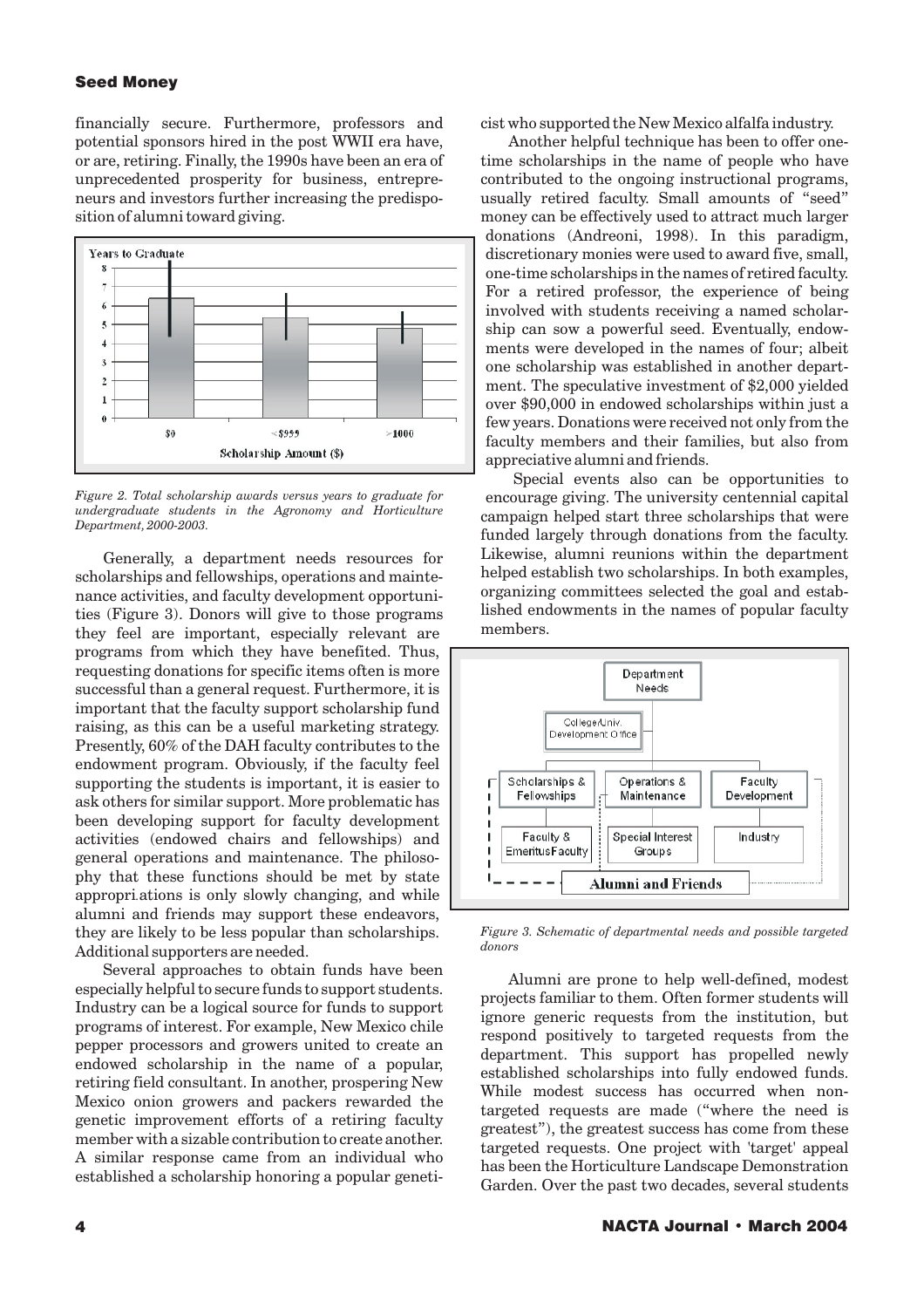worked in the garden either for money or academic credit. Appeals to develop a permanent fund to continue the operation of this resource have stimulated warm memories leading to an array of contributions large and small. In a similar vein, a Garden Club offered a scholarship in memory of a deceased member and past president. Following this gesture, the surviving spouse established an endowment that eventually led to gifts totaling more than \$130,000. These gifts have supported lectures, supplies and scholarships targeting ornamental horticulture.

In the main, alumni as a giving group present a mixed picture. Some feel they completed their education with grit and sweat and that such a model is worthy of emulating. Fortunately, this roadblock mentality is the minority position. Most graduates feel a kinship to their alma mater, even those in their early or mid-career. However, the typical young alumnus may have difficulty paying bills - past and present. Family concerns and the dynamics of career growth further stretch disposable income.

The senior alumni group has been the most open to giving. As one ages, fond memories blossom and the role of education is appreciated, leading to critical life choices becoming clearer. The economic station of retired alumni, staff and faculty is generally good. Following WWII, value accrued in owned real estate owned and exceptional gains from stock market investments over the last decade (the past few years notwithstanding) have produced unprecedented wealth. The alumni have the means and a clear picture of the value of education during their formative years, but the often need a purpose for giving along with assurances that their donations will be well used and appreciated.

The motivations for giving are numerous, but all givers want to feel that their contributions have gone to good causes. They want to know that the university and the recipients use the resources wisely. To this end, the department supports an annual gathering (dinners, receptions, picnics) where alumni, faculty and current students are encouraged to mix and mingle helps promote good feelings. Additionally, the establishment of a scholarship renews that personal interest of donors in students--creating that sense of belonging once again. Properly administered an ambiance of mutual trust and understanding flourishes. Furthermore, organizations that focus as much attention on their alumni and potential donors as they do on their students often are more successful in their fund raising efforts (Martin, 2001).

The early efforts of fund-raising are the most difficult and success may be tentative. Special attention is needed to ensure focus, realistic requests and wellplaced publicity to nudge giving above its natural base level. Once a program begins to succeed, a momentum is established which, in turn, entrains other more reticent givers.

#### Campus Resources

Basic among any fund-raising effort is information about your alumni. In this paradigm, obtaining alumni lists from the NMSU Foundation (the nonprofit fund raising entity) and Alumni Association were essential. Actually, two lists were obtained. A chronological list allows cooperating alumni and faculty to peruse for friends and compadres in their era. However, with an isolated name, it is more useful if an alphabetical list is available. Also, help in development of strategies in seeking monies can be available at the Foundation. Departmental development activities should be in coordination, not competition, with the college or university activities. Working with these development offices can enhance all fund raising efforts.

#### Parting Shots

Important in the process is the commitment of well-known and liked professors, i.e., mentors of students, to fund-raising. In this program, enrollment grew rapidly during the 1970s with the greatest enrollment occurring over a 10-year period beginning about 1977. Subsequently numbers have tapered off. However, retired or working professors with knowledge and warmth of students over the past quarter century have been an important asset. In this paradigm, the authors spanned this era with some overlap.

It is critical to build a team with at least one active faculty member who knows the campus support system and its people, and one who can bring together alumni and industry representatives. This sounds easy, but it is far from that. A commitment to fund-raising is often intrusive. Requests for time and attention by donors and recipients are omnipresent, sporadic and the timing is often inconvenient. Givers need to feel close to someone - the inside catalyst - and they deserve a response to their interest. The catalyst is frequently torn between fund-raising (an under appreciated endeavor) and more traditional duties that contribute to performance and promotion outcomes.

Development is an area where "one's reach should exceed their grasp!" The departmental scholarships established prior to 1984 are small even today in spite of the performance of the stock market. Hopefully, more recent endowments are large enough to avoid similar 'shrinkage' over the next 20 years. Furthermore, the department needs to think beyond scholarships to other areas of need. For example, graduate fellowships, operating monies for special projects, or even endowed chairs for exceptional faculty. All these will help retain students and the faculty that educate them.

Fund raisers should keep the lines of communication open. Receptions where students and donors